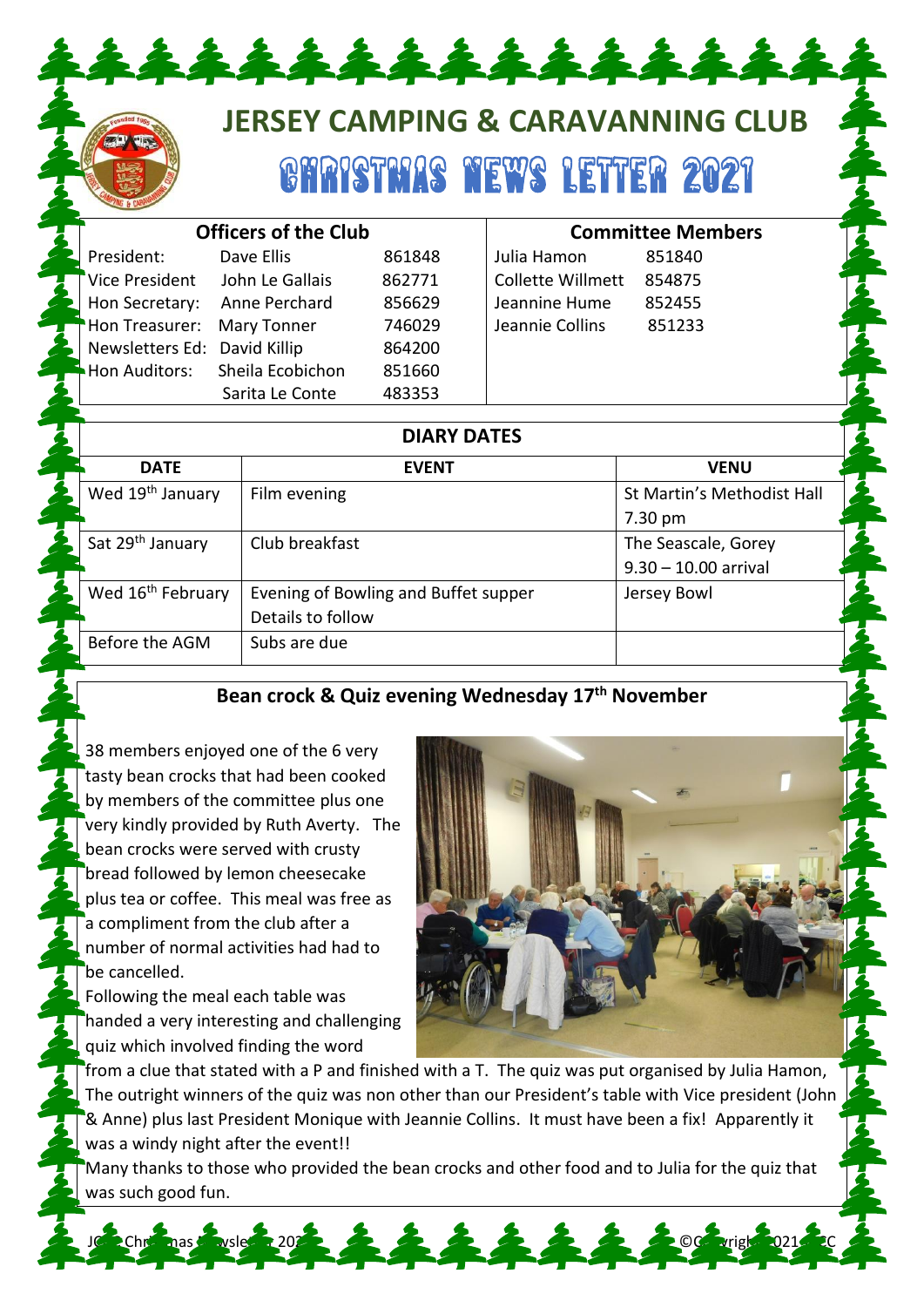## **Christmas Lunch at Hotel Ambassadeur, Sunday 5 th December**

What a great turnout of 62 members for the Christmas lunch despite the increasing numbers of Covid in the island. Our president Dave Ellis greeted everyone on arrival and we were expected to have taken a lateral flow test before arriving and wear face masks until seated. Hasn't time changed and when will normality return? Anyway, the facemasks did not stop us from all chatting and catching up. The meal was very good and plentiful although the service could have been a bit quicker. What more could one ask for, good food and good company?

After the meal Dave E thanked those who had helped organise the meal and the committee for their hard work. As normal Dave also cracked some very good Christmas crackers – much better than those that came out of the crackers on the table!





## **Angles Morts (Blind Spot Warnings}**

When you are next in France you are likely to see an increasing number of motorhomes and coaches with these stickers on them. It became law in 2021 that all large motorhomes of over 3.5 Tonnes must display these stickers.





#### **Film Evening at St Martin's Methodist Hallstarting at 7.30pm**

John Williams will be presenting another of his highly professional film clips from past club events and no doubt some of the rather humerous clips he has.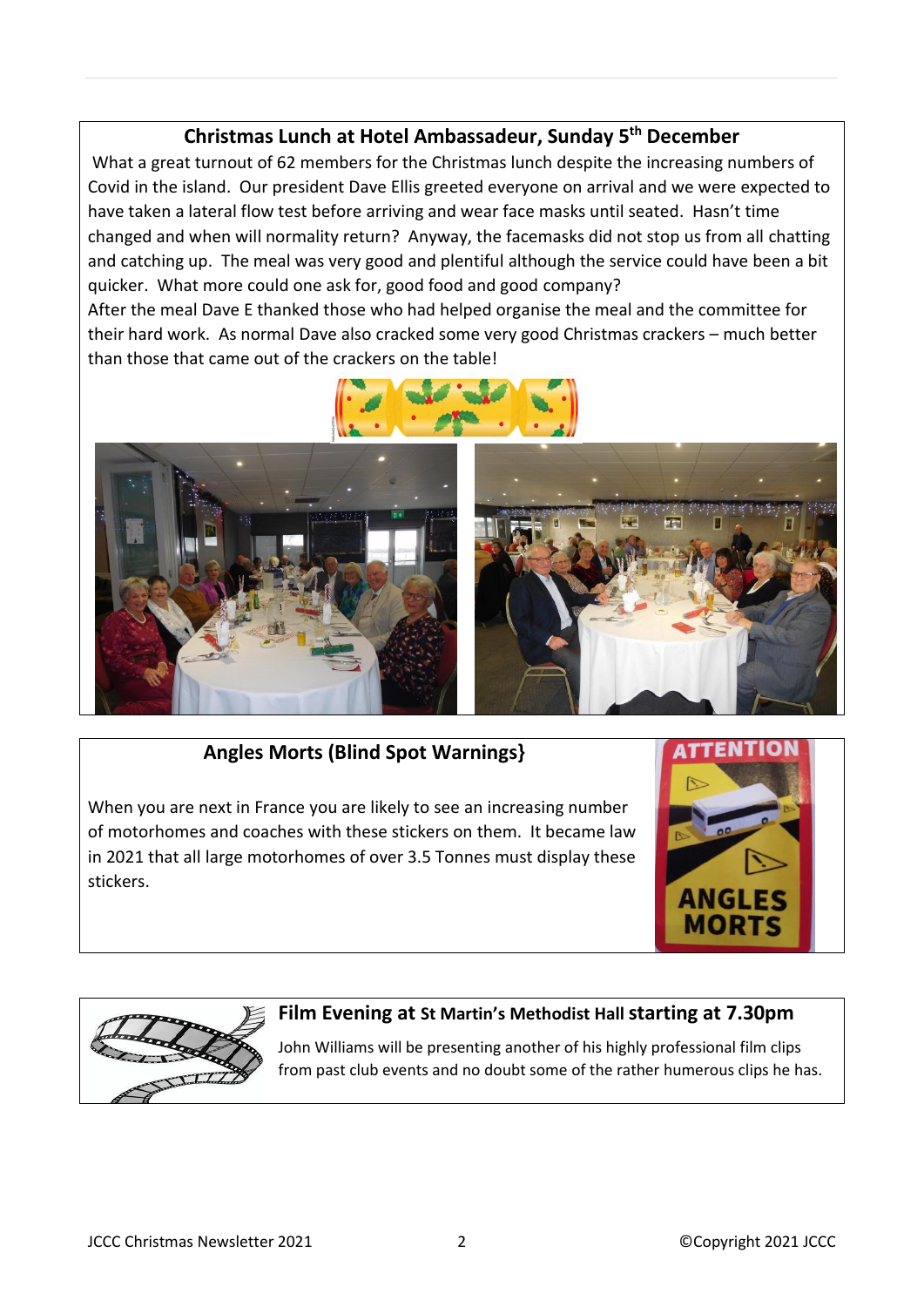## **Club Breakfast Saturday 29th January at the Seascale Gorey Arrive 9.30 – 10.00 am**

The very popular club breakfast will once again be at the Seascale on Saturday 29<sup>th</sup> January. Please let Glenda know by 20<sup>th</sup> January if you wish to attend. The restaurant is always very busy

and needs to know numbers to lay up an area for us. As normal you choose and pay for what you want on the day.

Email Glenda[: glendave@gmail.com](mailto:glendave@gmail.com) or phone 864200



### **A message from your President**

My thanks to Dave Killip for this opportunity to send all my loyal subject(s) a seasonal message.

It was really great to see so many club members at the Christmas Lunch, It seems like forever since we had the opportunity for so many of us to gather together and do what we do best – CHAT! I hope you all enjoyed the event as much as I did.



As this year draws to a close, I reflect that in some ways it has flown by and in others it has seemed never ending. It's been a different year for all of us with our camping and caravanning curtailed to some extent and travel being a bit haphazard with the mixture of weather, covid restrictions and French fishermen becoming the norm it seems. Some of us have had personal tragedies and changes of circumstances to deal with. I am sure we are all hoping that life will settle into a semblance of normality, and travel for holidays and visiting families will become freer so we can all get back to doing those things which we enjoy.

I was pleased to be able to step into the Presidential breech back in the summer, so many have got so much from this club over the years it would have been a great pity if it had closed. As it is, I believe it is going from strength to strength, we may all be getting more mature and maybe doing less actual camping but it still means a lot to so many. I have always said that it doesn't matter who you sit with at any club function you can be sure of friendliness and a good conversation. I must thank the committee for all the work they have put in this year, as always they have been outstanding in their dedication to making this club run smoothly. Recently I have had some down time and the committee have stepped up willingly and pulled together to make sure everything happened as best as Covid allowed so thank you to all of them. And my thanks to all members who support those events we have been able to organise, without your support our efforts would have been pointless.

I end by wishing you all and all your families a blessed Christmas and a Happy and Healthy New Year.

*Dave Ellis*